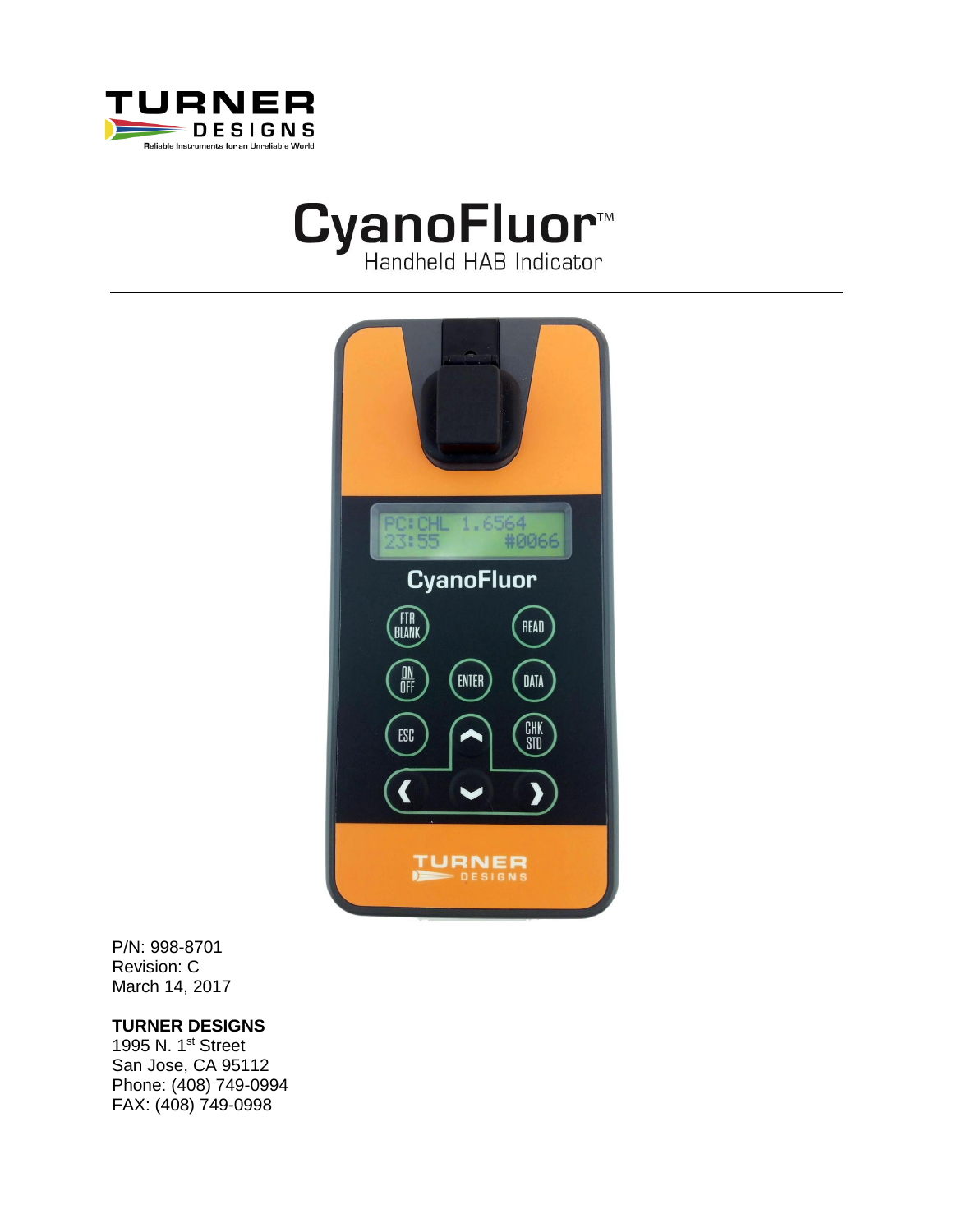# **Table of Contents**

| 1 | <b>Introduction</b>                         |                                                       |    |  |  |
|---|---------------------------------------------|-------------------------------------------------------|----|--|--|
|   | 1.1                                         | <b>Description</b>                                    | 4  |  |  |
|   | 1.2 <sub>2</sub>                            | <b>Quick View Diagrams</b>                            | 4  |  |  |
|   | 1.3                                         | Inspection                                            | 5  |  |  |
|   | 1.4                                         | General Information, Precautions & Cleaning           | 5  |  |  |
| 2 | <b>Instrument Operation and Calibration</b> |                                                       |    |  |  |
|   | 2.1                                         | <b>Button Identification and Function</b>             | 7  |  |  |
|   | 2.2                                         | Instrument Power Up                                   | 8  |  |  |
|   | 2.3                                         | <b>Calibration Check</b>                              | 9  |  |  |
|   | 2.4                                         | <b>Filtrate Blank</b>                                 | 10 |  |  |
|   | 2.5                                         | Sample Analysis Procedure                             | 10 |  |  |
|   | 2.6                                         | <b>Filtering Samples for DOM Correction</b>           | 11 |  |  |
|   | 2.7                                         | Data Display                                          | 11 |  |  |
|   | 2.8                                         | Downloading Data                                      | 11 |  |  |
| 3 |                                             | <b>Sample Analysis Guidelines</b>                     | 13 |  |  |
| 4 |                                             | <b>Measurement Parameters</b>                         |    |  |  |
|   | 4.1                                         | Phycocyanin (PC) to Chlorophyll (CHL) Ratio Table     | 14 |  |  |
|   | 4.2                                         | <b>Turbidity Effects</b>                              | 14 |  |  |
|   | 4.3                                         | <b>CDOM Effects</b>                                   | 14 |  |  |
|   | 4.4                                         | <b>External Calibrations to Track Algal Abundance</b> | 15 |  |  |
| 5 | <b>Warranty</b>                             |                                                       |    |  |  |
|   | 5.1                                         | Terms                                                 | 16 |  |  |
|   | 5.2                                         | <b>Warranty Service</b>                               | 16 |  |  |
|   | 5.3                                         | Out of Warranty Service                               | 16 |  |  |
|   | <b>Appendixes</b>                           |                                                       |    |  |  |
| A | Specifications                              |                                                       |    |  |  |
| B | <b>Warning Messages</b>                     |                                                       | 19 |  |  |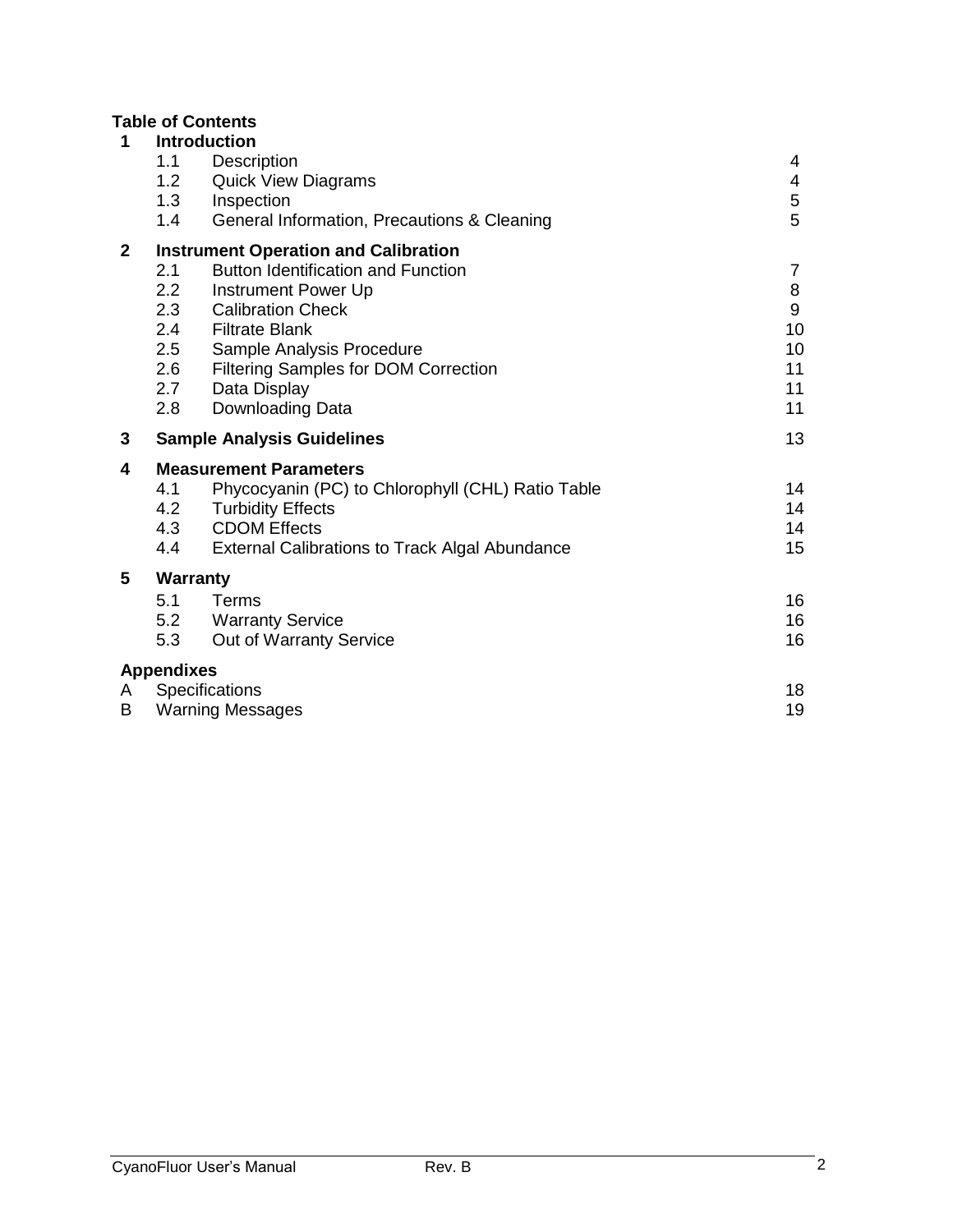

# **WASTE ELECTRICAL AND ELECTRONIC EQUIPMENT (WEEE) DIRECTIVE**

Turner Designs is in the business of designing and selling products that benefit the well-being of our environment. Accordingly, we are concerned with preserving the surroundings wherever our instruments are used and happy to work with customers by complying with the WEEE Directive to reduce the environmental impact resulting from the use of our products.

# **WEEE Return Process:**

To arrange the return of an end-of-life product, proceed as follows:

If you purchased your instrument through a Turner Designs Distributor please contact your local representative. They will instruct you where to return the end-of-life product.

If you purchased your instrument directly from Turner Designs please contact Turner Designs Customer Service

By Phone: 1-408-212-4041 or Toll Free: (877) 316.8049

By Email: Customer Service at [support@turnerdesigns.com](mailto:support@turnerdesigns.com)

Turner Designs will provide a WEEE RMA Number, a Shipping Account Number, and a Ship to Address. Package and ship the product back to Turner Designs.

The product will be dealt with per Turner Designs' end-of-life recycling program in an environmentally friendly way.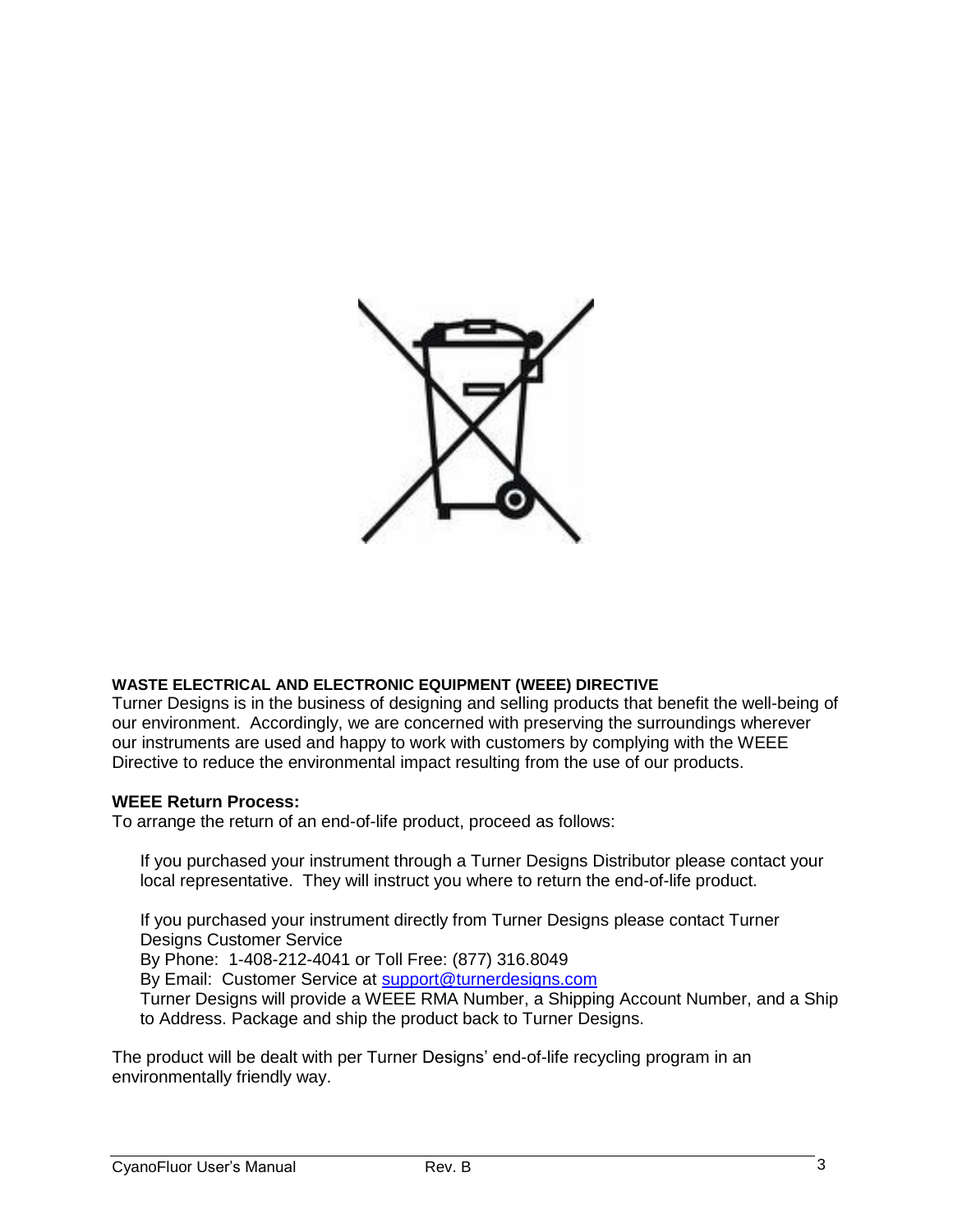# **1 Introduction**

#### 1.1 Description

CyanoFluorTM Handheld HAB Indicator is configured for *in vivo* fluorescence detection from chlorophyll (Chl) and phycocyanin (PC) pigments in natural water samples. CyanoFluor calculates and reports a PC to Chl ratio that estimates the relative abundance of cyanobacteria, algae that are known to cause Harmful Algal Blooms (HABs). Monitoring PC to Chl ratios over time will indicate whether environmental conditions are changing, favoring cyanobacterial production, potentially leading to cyanobacterial blooms. This monitoring effort can be used to predict the onset of HABs and alert users so the proper protocols can be implemented to prevent or reduce harmful bloom effects. CyanoFluor provides raw fluorescence readings that can also be used for determining algal abundances and reporting µg/L chlorophyll estimates. CyanoFluor is factory calibrated; no calibration standards or tools are required or necessary to calibrate this instrument. Solid state optoelectronics ensure the instrument will remain stable over time.

#### 1.2 Quick View Diagrams

CyanoFluor uses four standard or rechargeable AAA user-replaceable batteries.



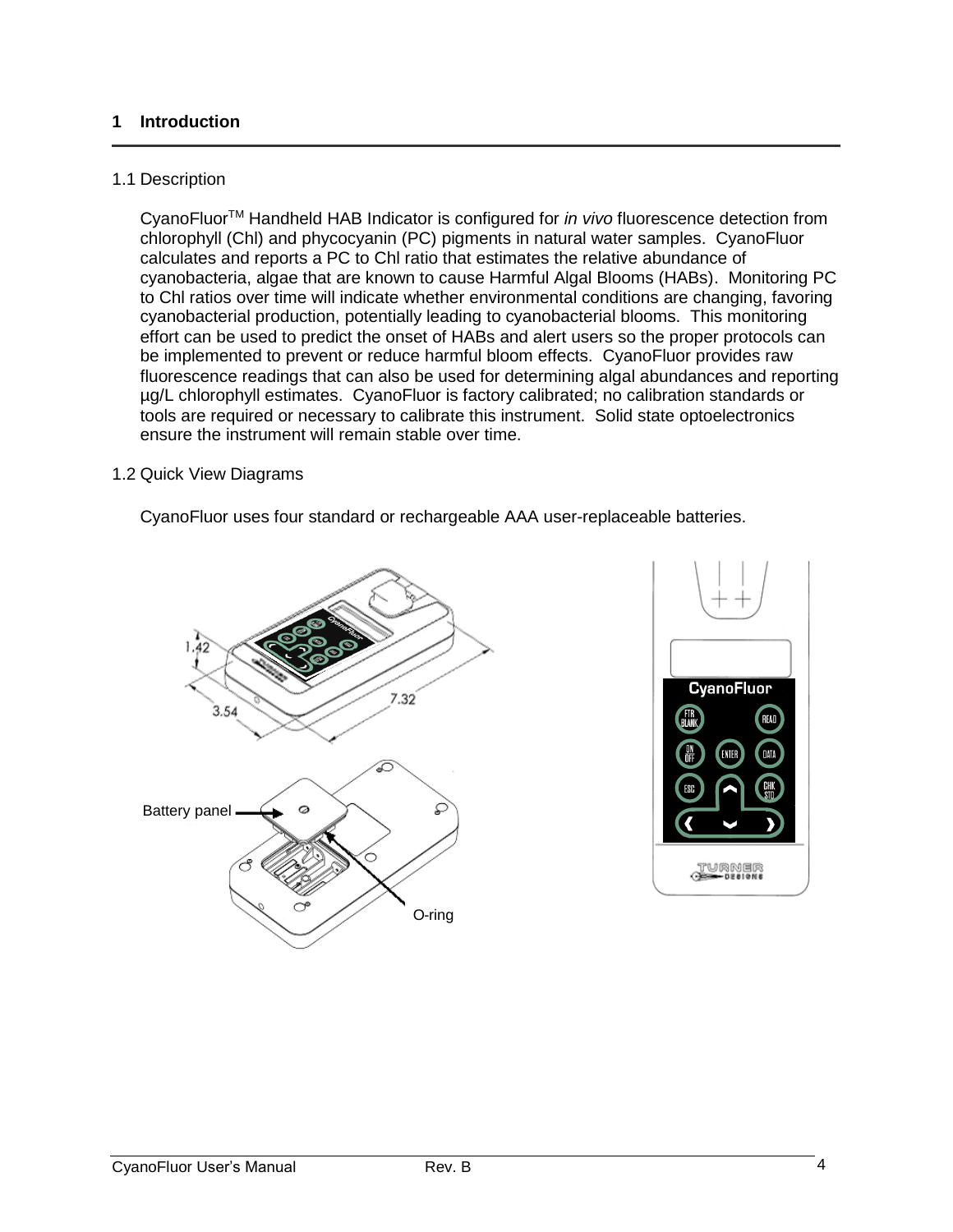1.3 Inspection

Upon receiving your instrument, please inspect everything carefully and make sure all accessories listed below are present. CyanoFluor comes in either a Field Package or Lab Package.

The Field Package 8700-000 ships in a carrying case including:

- CyanoFluor inside a storage pouch (batteries are installed)
- Calibration Check Standard
- 2 Glass 10mm x 10mm Square Cuvettes
- 10 Filter Capsules
- 60cc Plastic Syringe
- Data Download Cable
- Kim Wipes
- Laminated Quick Start Guide (QSG)
- USB Flash Drive with User's Manual, QSG, and Download Utilities Software

The Lab Package 8700-001 includes:

- CyanoFluor inside a storage pouch (batteries are installed)
- 1 Glass 10mm x 10mm Square Cuvette
- 10 Filter Capsules
- Data Download cable
- Laminated Quick Start Guide (QSG)
- USB Flash Drive with User's Manual, QSG, and Download Utilities Software

Replacement Accessories available for purchase:

- 10 each Filter Capsules P/N 8700-560
- 1 each Glass 10mm x 10mm Square Cuvette P/N 7000-955
- CyanoFluor Calibration Check Standard P/N 8700-951
- Data Download Cable P/N 021-0850
- Storage Pouch P/N 142-8000

1.4 General Information, Precautions, and Cleaning

- **CyanoFluor is factory calibrated; no calibration is necessary.**
- The plastic battery tab at the back of the CyanoFluor must be removed before use. Grasp it firmly and pull gently, removing it to activate the batteries.

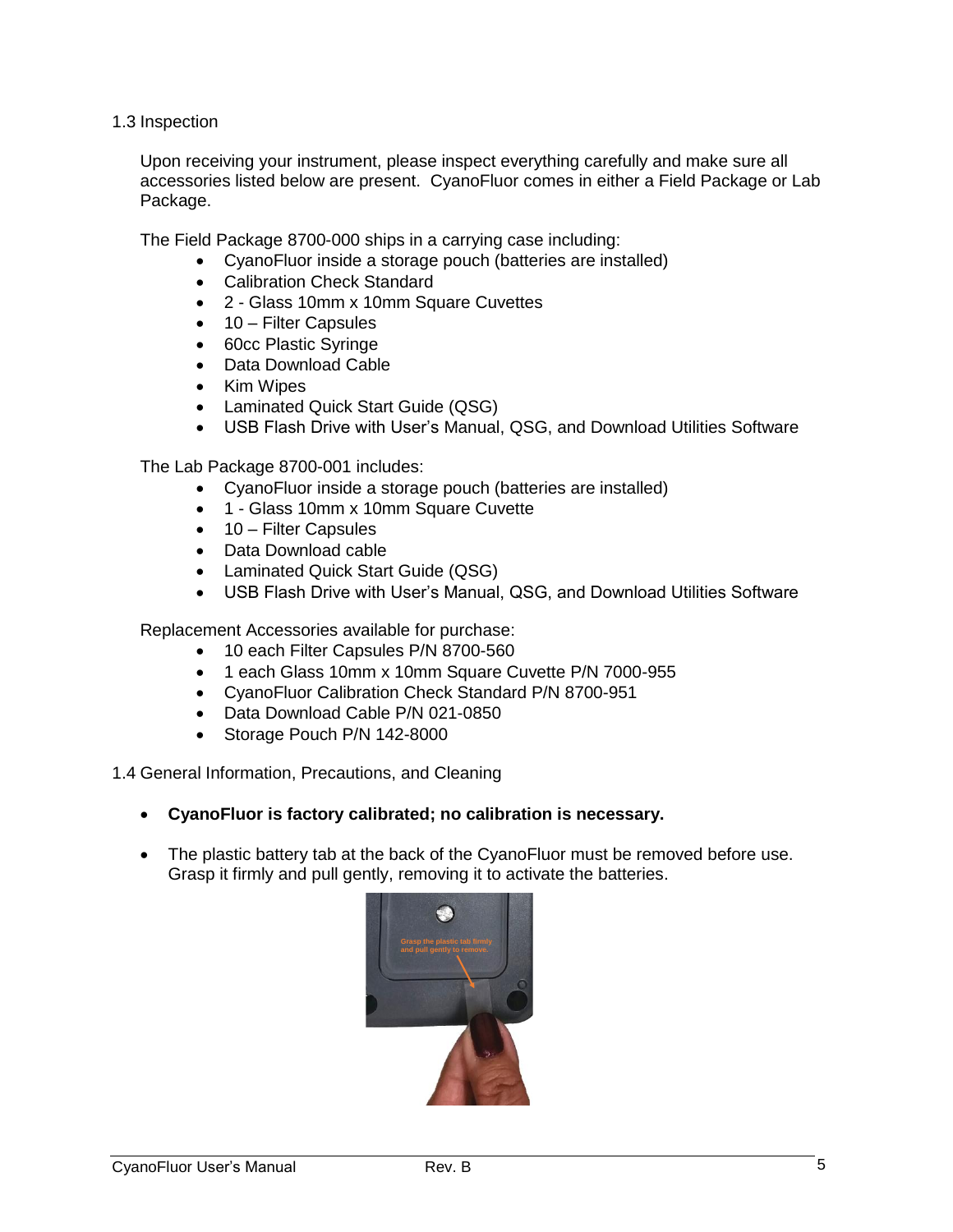- Use caution around solvents, they will degrade the plastic case of the CyanoFluor.
- If a sample is accidentally spilled inside the sample compartment, invert the CyanoFluor to drain out the excess liquid. Then wipe the inside area dry with a clean soft towel or tissue followed by a quick wipe using non-abrasive material, such as Kim Wipes.
- If extra cleaning is needed, use a mild detergent to dampen a towel for cleaning.
- Although the CyanoFluor [floats,](http://www.youtube.com/watch?feature=player_detailpage&v=9MzKnrIM5Ow&list=PLoipDZqUbZQt6o2Yn8aqoIIoBsQZ6G3DW) do not submerge it in water.
- Do not expose the CyanoFluor to temperatures outside the specified range of 5 to 40 °C or damage may occur to the unit that will not be covered under warranty.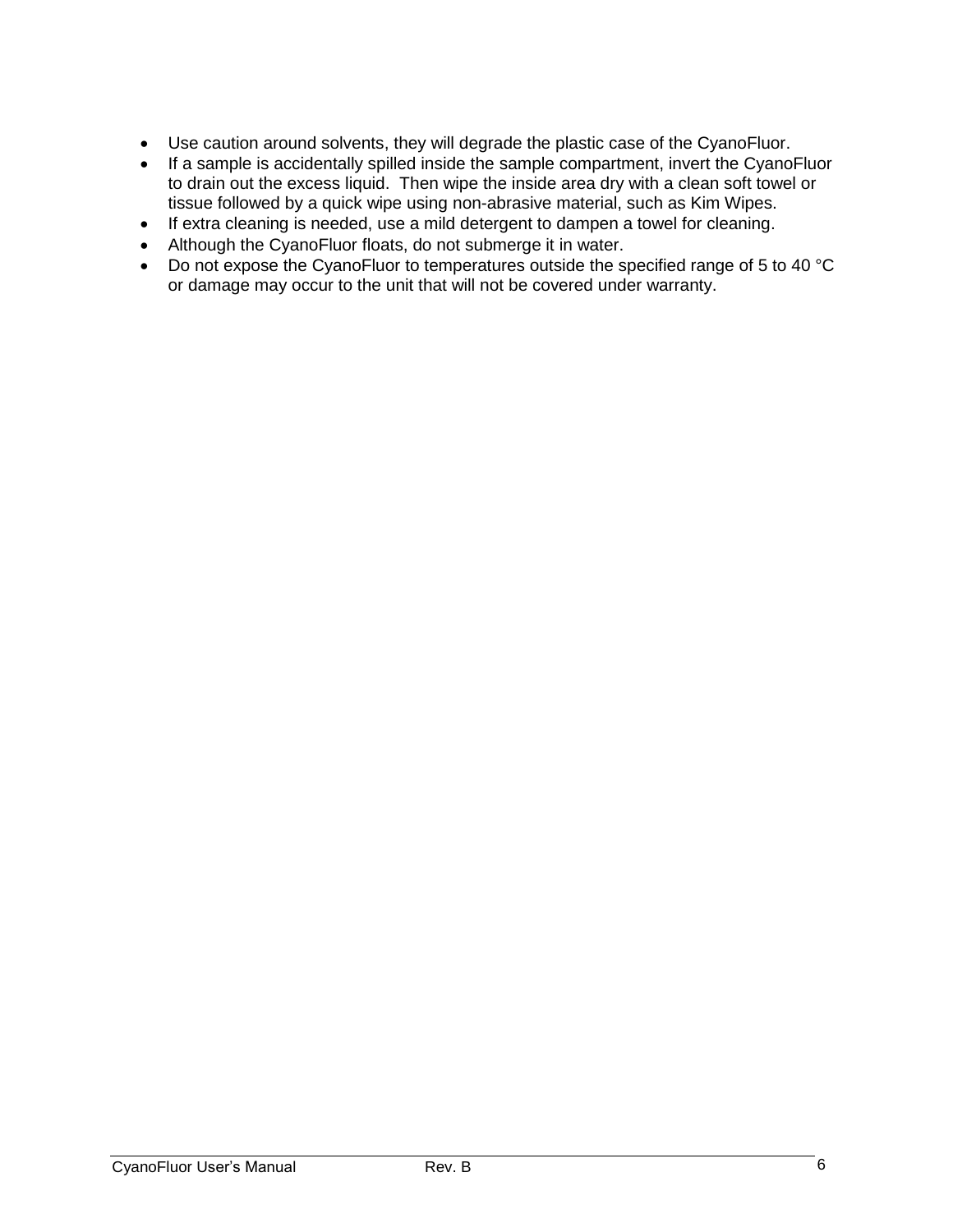2.1 Button Identification and Function



**FTR BLANK** – is used to correct for interference from Dissolved Organic Materials (DOM) in systems that have a high DOM concentration. See section 2.4 for details.

**READ** – is used to measure a sample; procedure detailed in section 2.5.

**ON/OFF** – turns the instrument ON or OFF.

**ENTER** – allows users to proceed to the next screen/menu.

**DATA** – when the DATA button is pressed users can choose between either sending/clearing data or setting date/time. Use the  $\bigwedge^{\mathbf{\psi}}$  keys to choose between the two options; a marker will indicate the selection made.

If SEND/CLEAR DATA is selected, press ENTER and a submenu will display. Users can choose, using  $\bigwedge^{\mathbf{\psi}}$  keys, to either send data to a connected computer or clear logged data; a marker will indicate the selection made.

- $\circ$  If *SEND DATA* is selected and ENTER is pressed, the instrument will send all logged data out as an ASCII file - see section 2.8.
- $\circ$  If *CLEAR DATA* is selected, the following message will display; "ENTER TO CONFIRM CLEAR DATA"; when ENTER is pressed all logged data will be deleted.

If SET DATE/TIME is selected, press ENTER and date and time will display on the screen as (MM/DD/YYYY) and (hh:mm). Use the  $\bigwedge^{\mathbf{\psi}}$  keys to select either parameter; a marker will indicate selection.

o If *MM/DD/YYYY* is selected, press ENTER and you will be allowed to adjust the month, date, and year using the  $\uparrow \downarrow \leftarrow \rightarrow$  keys. Press ENTER to save the set date.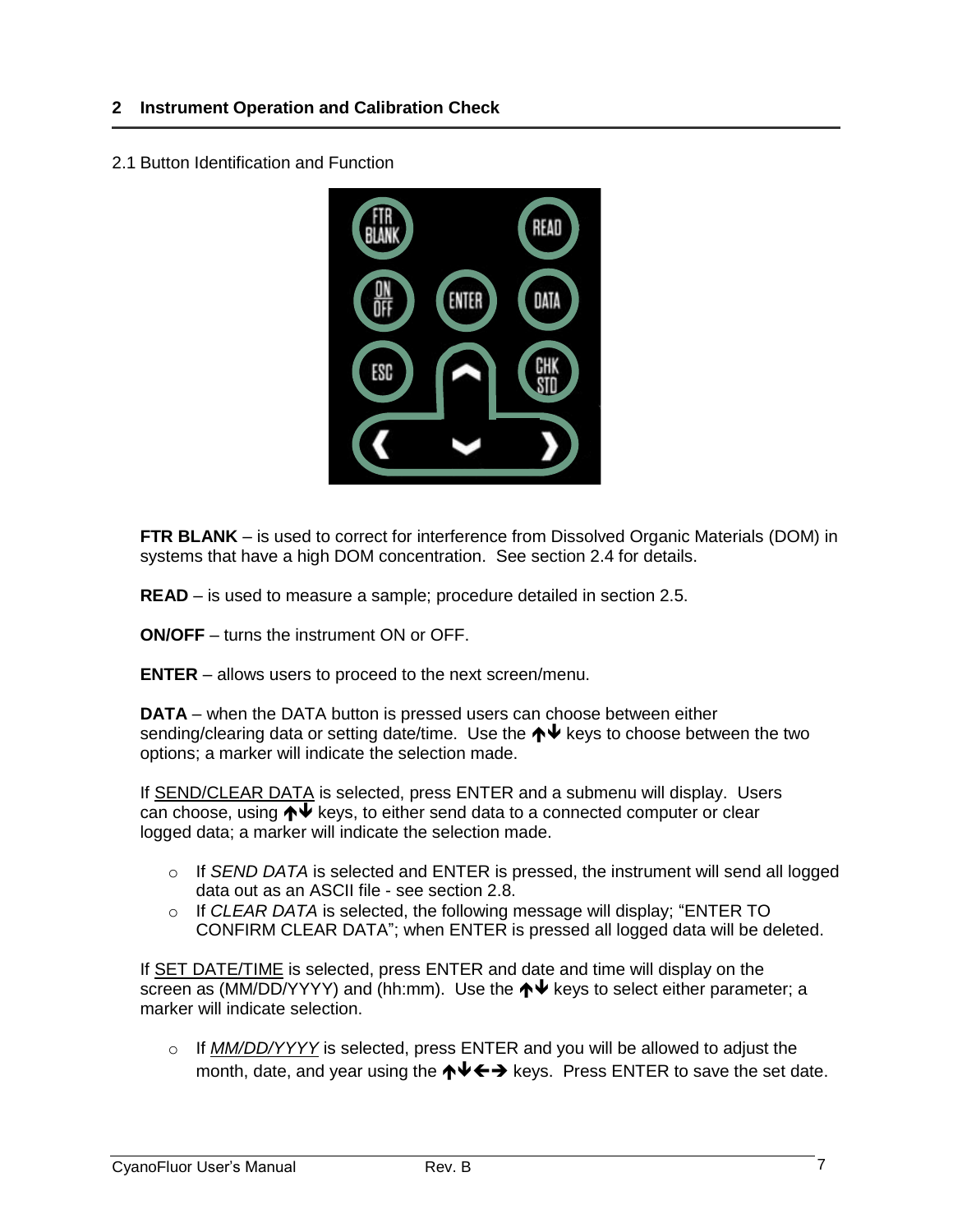If ESC is pressed prior to saving the set date, the screen is exited and nothing is saved. Date is logged per sample.

- o If *hh:mm* is selected, press ENTER and you will be allowed to adjust the hour and minutes using the  $\uparrow \downarrow \leftarrow \rightarrow$  keys. Press ENTER to save the set time. If ESC is pressed prior to saving the set time, the screen is exited and nothing is saved. Time is logged per sample.
- **ESC** exits to the previous or home screen.

**CHK STD** – is used to determine calibration/instrument stability. "Cal. Check Passed" or "Cal. Check Failed" will be displayed after measuring the CyanoFluor Calibration Check Standard, using the CHK STD button, indicating whether the CyanoFluor's calibration has changed. The Cal Check Standard P/N 8700-951 is required for this check, see section 2.3 for details.

#### 2.2 Instrument Power Up

Press the ON/OFF button to power on the CyanoFluor. After a 5 second warm up, the CyanoFluor is ready for operation. Pressing the ON/OFF button again will turn the unit off or if left idle on the HOME screen for 3 minutes the unit will automatically turn off to save battery power.

#### *Note:* **CyanoFluor** *will NOT automatically turn off if left idle while running a sample or if on any screen other than the Home Screen.*

#### **HOME SCREEN**

The home screen displays the unit's current date, time, CyanoFluor firmware version and remaining battery power as a percentage. These parameters will be displayed after powering the instrument on and warm up has completed as well as every time the ESC button is pressed to exit to the home screen.



Battery power is checked whenever users turn the instrument on using the ON/OFF button. After the 5 second countdown,

- If the battery power is  $< 20\%$ , the following warning message will display "**Battery <20%! Press <ENTER>**" you can continue making measurements after pressing ENTER, but it is recommended you replace the batteries as soon as possible.
- If the battery power is < 10%, the following message will display "**Battery Low Pwr! Replace Battery!**" you will not be able to make any measurements until batteries are replaced.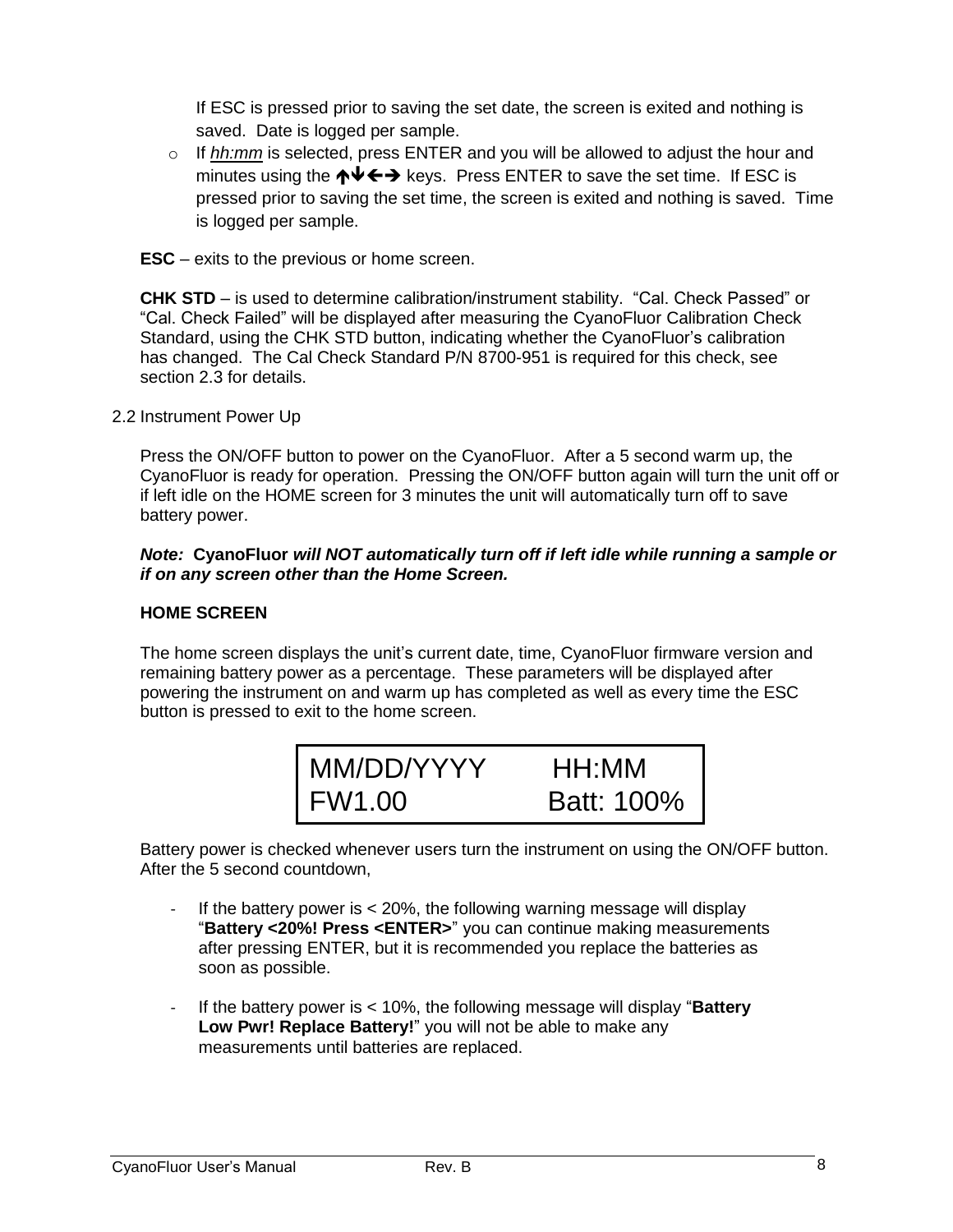# 2.3 Calibration Check

CyanoFluor is factory calibrated. Users can check calibration stability using the Cal Check Standard P/N 8700-951.

#### **Cal Check Standard**

The Cal Check Standard P/N 8700-951 is a sealed glass 10x10 mm cuvette containing a specific, non-toxic fluorophore. **Do not open the Cal Check Standard.** If the seal around the Cal Check Standard's cap is broken or removed, the fluorophore contained within the cuvette may begin to degrade rendering the standard useless. Take care not to scratch the glass cuvette as that may change the standard's response resulting in "Failed" for the Calibration Check. Avoid extreme temperatures as the freezing or heating of the Cal Check Standard may change the standard's response resulting in "Failed" for the Calibration Check. The Cal Check Standard should be stored at room temperature  $(21 – 27 °C)$ .

# **Procedure for Calibration Check**

To check calibration stability:

# *NOTE:* **CyanoFluor** *should be on a flat surface when calibrating or reading standards and samples.*

- 1) Carefully remove the Cal Check Standard from its packaging and inspect the standard. If the glass surfaces are not clean, use a Kim Wipe to wipe the sides of the cuvette before inserting it into the sample compartment; wipe away any moisture and/or fingerprints.
- 2) Insert the standard into the CyanoFluor's sample compartment and leave the CyanoFluor lid open.
- 3) Press the ON/OFF button to turn the instrument on and wait for the 5-second countdown.
- 4) Press the CHK STD button; results will be displayed as "Passed" or "Failed".
- 5) If results displayed "Passed", the instrument's calibration has not changed, remove the Cal Check Standard and return it to its original packaging to avoid damaging or breaking the cuvette.
- 6) If results displayed "Failed", you may need to clean the sample well.
	- i. Wipe the windows in the sample compartment with a clean dry end of a Q-tip to lightly wipe away any debris or residue from moisture that may be interfering with the measurement.
	- ii. Rerun the Calibration Check Standard 5 times while on a flat surface.
	- iii. If the Calibration Check passes 3 out of 5 times, the instrument is ready for use.
	- iv. If the Calibration Check fails 3 out of 5 times, repeat the cleaning procedure.
	- v. Rerun the Calibration Check Standard 5 times while on a flat surface.
	- vi. If the Calibration Check passes 3 out of 5 times, the instrument is ready for use.
	- vii. If the Calibration Check fails 3 out of 5 times, contact Turner Designs.
- 7) Remove the Cal Check Standard from the sample compartment and return it to its original packaging to avoid damaging or breaking the cuvette.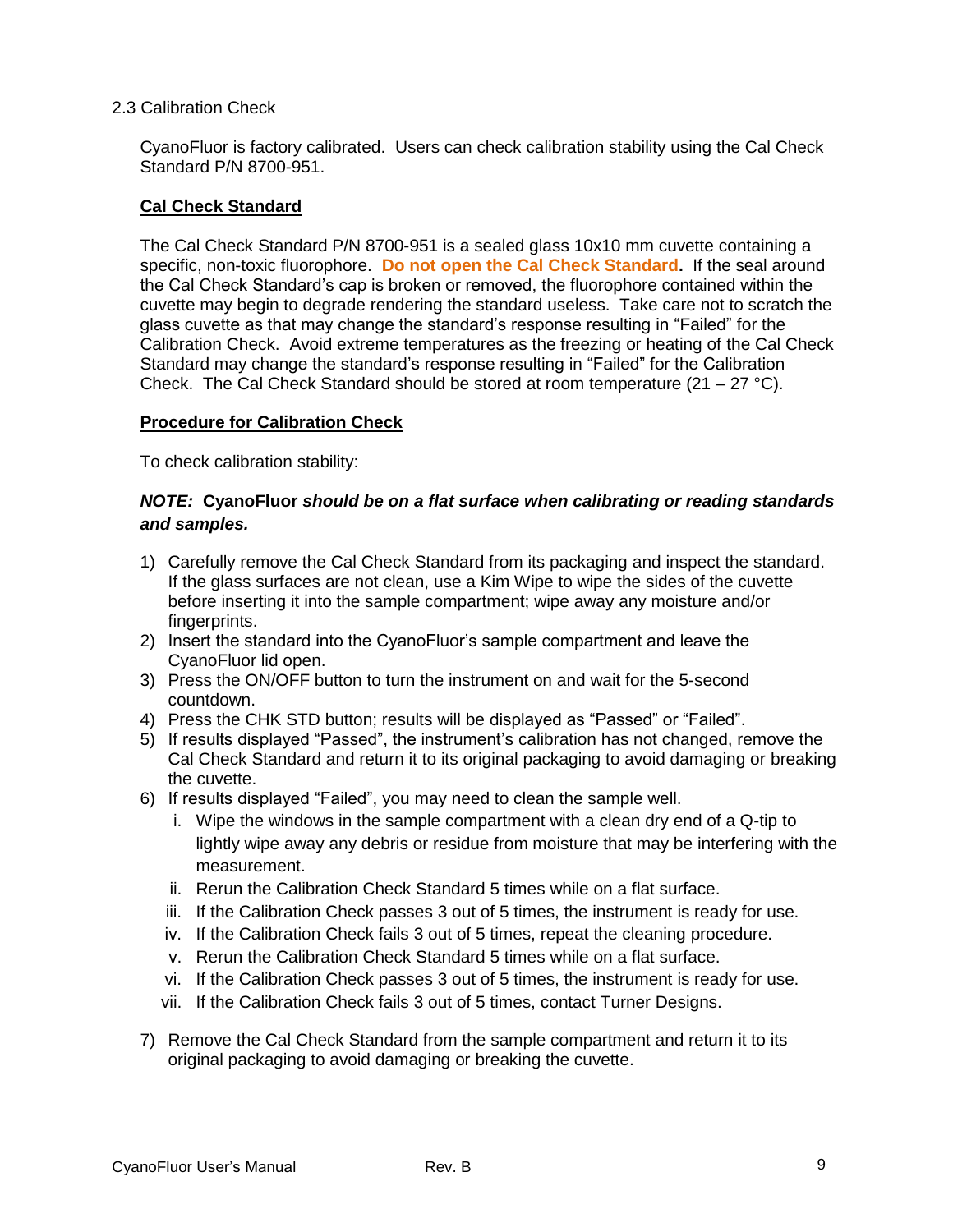# 2.4 Filtrate Blank

The Filtrate Blank (FTR Blank) is used to correct for interference from Dissolved Organic Materials (DOM) in systems that have a high DOM concentration. It is recommended that users have FTR Blank activated at all times to correct for background fluorescence, even in low DOM environments. To activate the FTR Blank correction:

- 1) Press the ON/OFF button to turn the instrument ON and wait for the 5 second countdown.
- 2) Press the FTR Blank button, then select <ON> using the left arrow key.
- 3) Press ENTER and you'll return to the HOME screen.
- 4) With the FTR Blank ON, you will be prompted to run a filtrate after every measurement to correct for interference from DOM.

To deactivate the FTR Blank simply run through steps  $1 - 3$ , but select  $\leq$ OFF $>$  and press ENTER. When FTR Blank is OFF, you will not be prompted to run a filtrate blank after each measurement and the PC and CHL Filtrate Blank will be logged as "NA".

2.5 Sample Analysis Procedure

To make a measurement:

- 1) Take up a minimum of 40ccs of sample using a 60cc syringe.
- 2) Rinse the glass cuvette at least three times with the sample in the syringe.
- 3) Fill the rinsed cuvette ¾ full with sample from the syringe.
- 4) Use a Kim Wipe to wipe the sides of the cuvette to wipe away any moisture and/or fingerprints.
- 5) Press the ON/OFF button to turn the instrument on and wait for the 5-second countdown.
- 6) Press the READ button; you will be prompted to insert your sample and press read again.
- 7) Making sure not to spill any sample, insert the cuvette into the sample compartment
- 8) Press READ; the screen will display Measuring Please Wait...

#### *NOTE: If FTR BLANK is ON, you will be prompted to insert a filtrate blank. See section 2.6 "Filtering Samples for DOM Correction", step 1.*

9) Results will be displayed as:



10) Press the down arrow key to display Raw Fluorescence Values (RFU) for both PC & CHL channels:

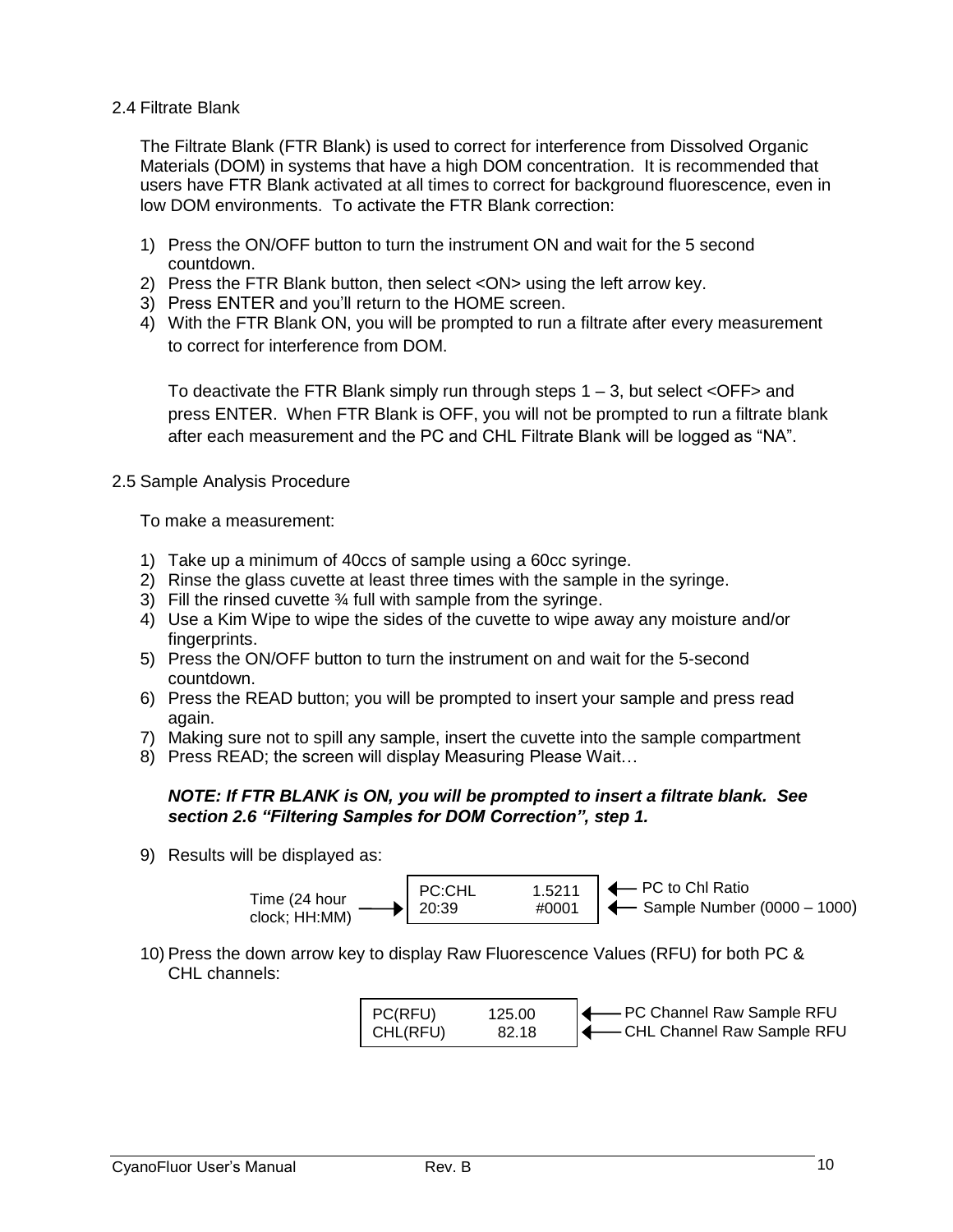11) Press the down arrow key again to display FTR Blank values for both PC & CHL channels if FTR Blank was ON and a filtrate blank was measured



2.6 Filtering Samples for DOM Correction

#### *NOTE: See Sample Analysis Procedure section 2.5 before proceeding with Filtering Samples for DOM Correction.*

If FTR BLANK is ON, follow the procedure below to correct for background fluorescence from interference materials such as DOM.

- 1) Discard the sample in the cuvette.
- 2) Locate the filter capsules.
- 3) Attach one of the filter capsules to the end of the 60cc syringe with the sample.
- 4) Rinse the glass cuvette at least three times with the filtrate.
- 5) Fill the rinsed cuvette  $\frac{3}{4}$  full with filtrate.
- 6) Use a Kim Wipe to wipe the sides of the cuvette to wipe away any moisture and/or fingerprints.
- 7) Making sure not to spill any filtrate, insert the cuvette into the sample compartment.
- 8) Press READ; the screen will display Measuring Please Wait...

#### *NOTE: See Sample Analysis Procedure section 2.5 step 9 for result displays.*

#### 2.7 Viewing Data

Data can be viewed on the CyanoFluor's display as well as downloaded to a computer. To view data from the HOME screen, use the  $\leftrightarrow$  arrow keys to scroll to a desired sample, sample number will be displayed in the bottom right corner of the screen. Press the down arrow key to view raw fluorescence data for that sample.

#### 2.8 Downloading Data

The following parameters are recorded in the order specified below for a single measurement and can be downloaded to a computer after they have been logged:

| Date                      | MM/DD/YYYY          |
|---------------------------|---------------------|
| Time                      | hh:mm:ss            |
| <b>Serial Number</b>      | 87 XXXXX            |
| Sample Number             | $1 - 1000$          |
| <b>PC:CHL Ratio</b>       | $0 - 50$ , "ND"     |
| <b>PC RFU</b>             | $0 - 160,000,$ "ND" |
| <b>CHL RFU</b>            | $0 - 160,000,$ "ND" |
| <b>PC Filtrate Blank</b>  | $0 - 50,000,$ "NA"  |
| <b>CHL Filtrate Blank</b> | $0 - 50,000$ , "NA" |
|                           |                     |

*Note: "ND" indicates a Non Detect, meaning the sample is well below the lower detection limit of the instrument. "NA" means not applicable for that measurement.*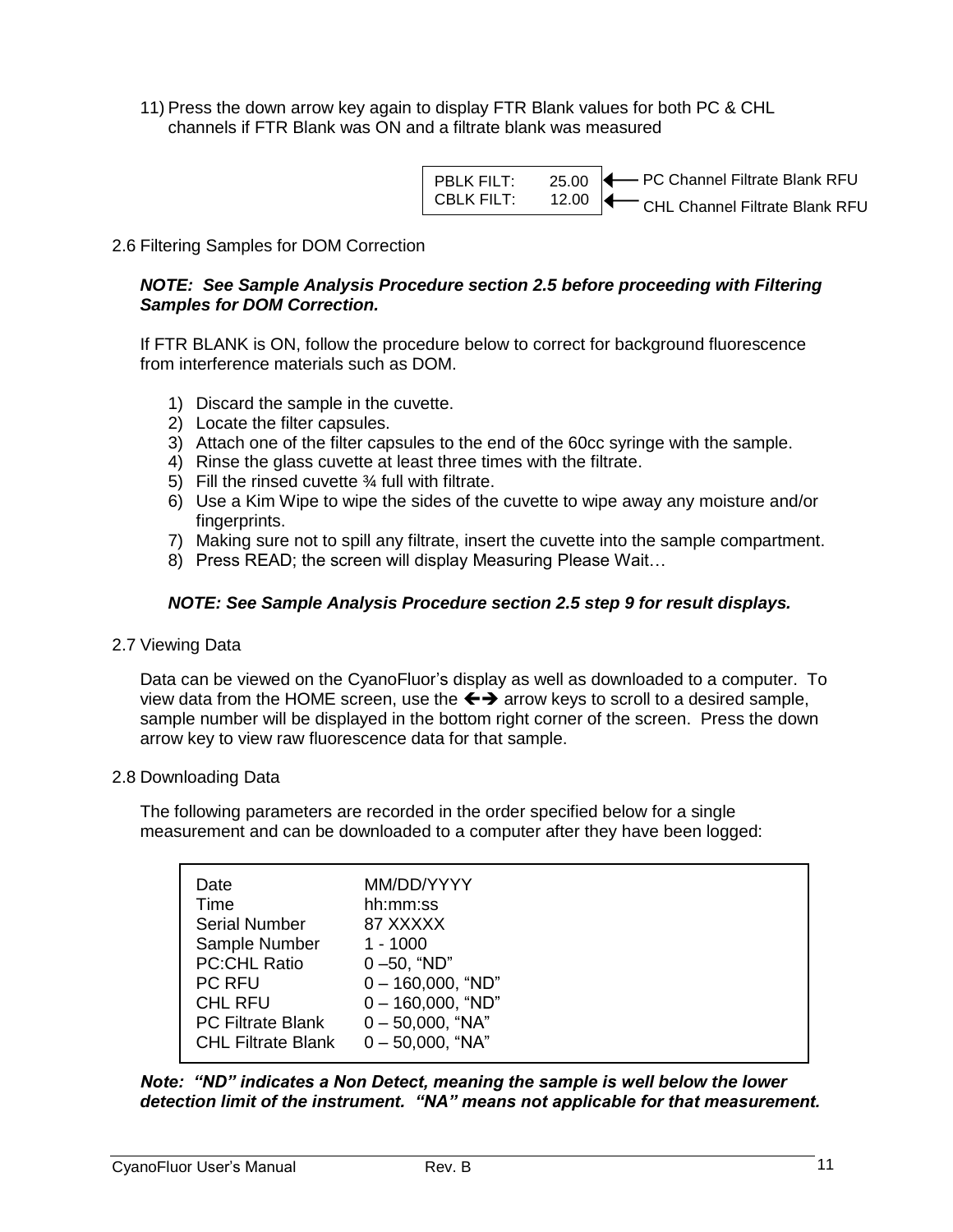To download data from the CyanoFluor:

- 1) Install the Download Utilities Software included on the USB thumb drive.
- 2) Plug the download data cable's stereo jack in the CyanoFluor data port.
- 3) Plug the download data cable's USB plug into your computer.
- 4) Wait for the download data cable's driver to automatically install.
- 5) Begin the Download Utilities Software.
- 6) Manually enter the COM port assigned to the download data cable. The COM port setting can be viewed and/or changed in the computer's Device Manager window.
- 7) Click the Browse button and select or create a folder in a desired directory and enter a filename.
- 8) Click Save and then click the Start button on the software's screen.
- 9) Press the ON/OFF button to turn the CyanoFluor on and wait for the 5-second countdown.
- 10) Press the CyanoFluor keypad's DATA button; use the  $\bigwedge^{\mathbf{\downarrow}}$  arrow keys to select SEND/CLEAR DATA.
- 11) Press ENTER and use the  $\bigwedge^{\mathbf{\downarrow}}$  arrow keys to select SEND DATA.
- 12) Press ENTER and wait for data to be sent.
- 13) The Download Utilities Software will indicate when download has completed, then click Stop.

It is recommended that you confirm data are saved to your computer by navigating to the saved file and opening the file to view data before clearing data from the CyanoFluor.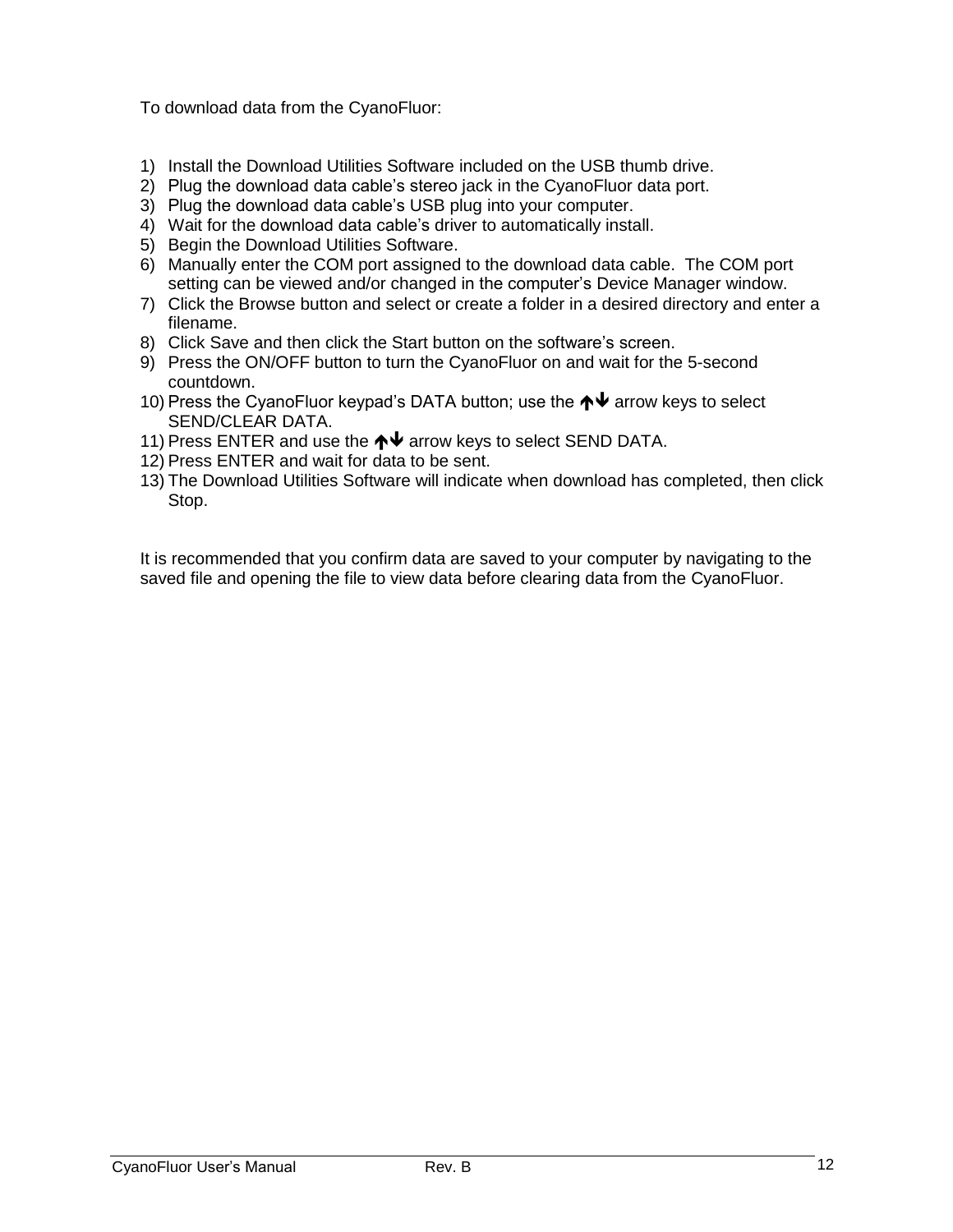# **3 Sample Analysis Guidelines**

- Take care not to spill samples into the sample chamber. Wipe up any spills promptly.
- The cuvette MUST BE DRY on the outside when taking readings. Any moisture or condensation on the outside of the cuvette can affect the reading.
- Fill the cuvette with at least 3.5 mL volume  $(-3/4$  full).
- Use the same cuvette for your samples, it is very important that you thoroughly rinse the cuvette between samples. CyanoFluor is very sensitive, therefore cross contamination between subsequent samples will skew results. Three rinses with the sample intended for measurement will help flush out any residual and decrease the chance for cross contamination.
- Do not use a cuvette cap as it may cause the cuvette to not seat properly in the sample compartment.
- When handling the cuvette, hold it near the top.
- Any bubbles in the sample will affect the readings. Take care not to introduce bubbles into samples. Remove any bubbles by lightly tapping with your finger on the outside cuvette wall or cover the top of the cuvette and tilt the sample to help dissipate bubbles.
- Wait at least 3 seconds between consecutive measurements to allow the optics to return to normal state.
- $\bullet$  All samples analyzed should be within the specified concentration range  $0 100$  ug/L; Samples outside of that range should be diluted with artificial seawater or source water filtrate to reduce inner filter and quenching effects.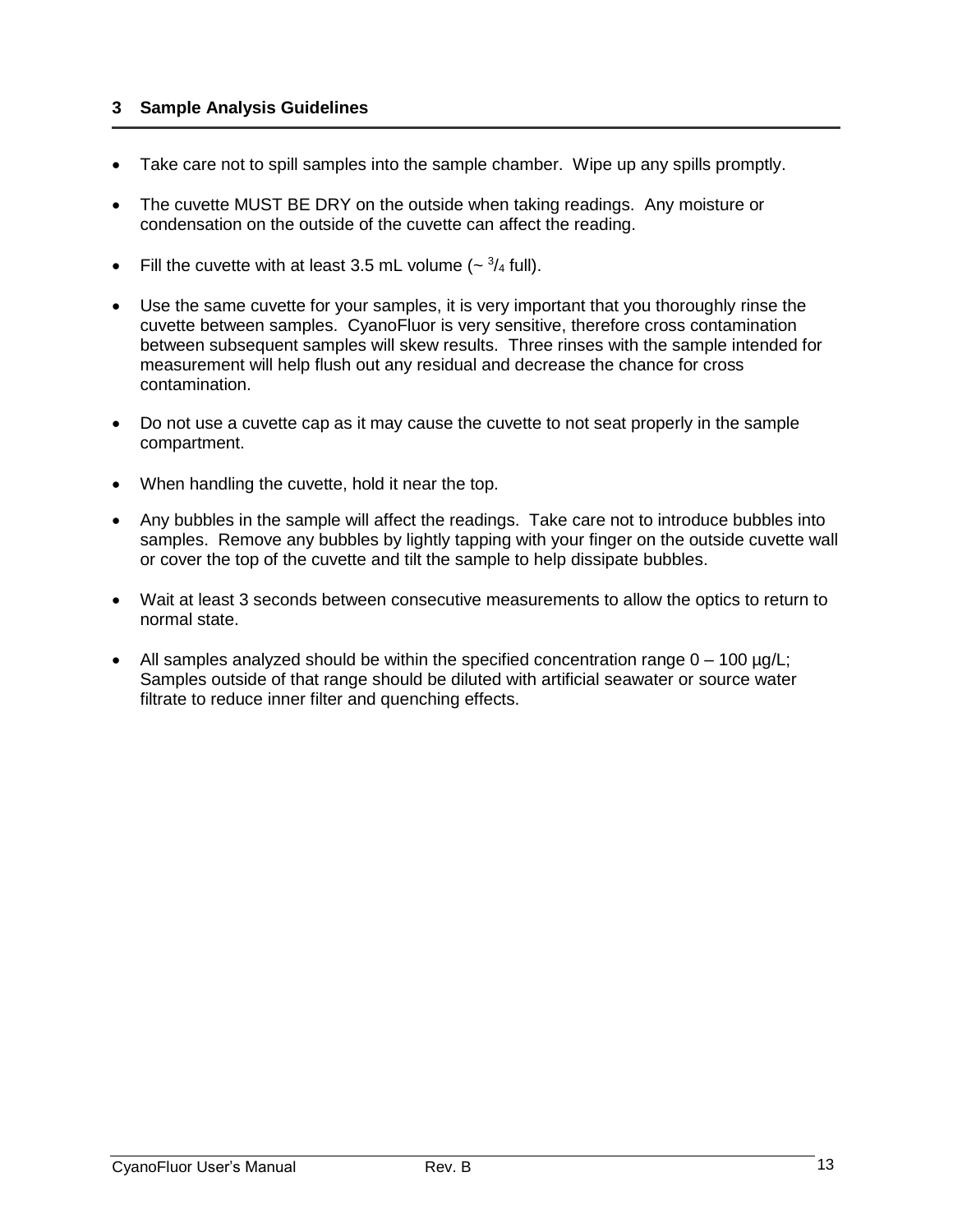# 4.1 Phycocyanin (PC) to Chlorophyll (CHL) Ratio Table

PC to CHL ratios indicate what portion of the total phytoplankton population is comprised of PC-containing algae (cyanobacteria). PC changes proportionally with the abundance of cyanobacteria and can be tracked using fluorescence of PC. When cyanobacteria are not present in water the fluorescence from PC is very low yielding ratios less than 0.1; when cyanobacteria make up 50% of the total phytoplankton population the PC:CHL ratio will be 0.5 or greater. The table below is a quick guide that displays empirically determined PC:CHL ratios using lab cultures. The species of cyanobacteria used to generate these data was *Cyanothece ATCC5201*. Other algae used were *Dunaliella salina*, *Tetraselmis sp.*, and *Rhodomonas salina.* This table is simply a guide; PC:CHL ratios will vary depending on algal species, light history, physiology, etc. It is important to note and monitor the rate of change for the PC:CHL ratio over time to determine relative changes in the abundance of cyanobacteria group. As the PC:CHL ratio increases so does the chance that a harmful algal bloom will occur.

| <b>Cyanobacteria portion</b> | <b>PC:CHL</b> |
|------------------------------|---------------|
| 100% cyanobacteria           | > 1.00        |
| 75% cyanobacteria            | 0.75          |
| 50% cyanobacteria            | 0.50          |
| 25% cyanobacteria            | 0.25          |
| < 10% cyanobacteria          | ~<~0.15       |

# 4.2 Turbidity Effects

Suspended sediments may decrease accuracy in measurements. Coastal marine environments typically have sediment loads between 5 and 10 NTU equivalents. High sediment loads typically around 25 NTU equivalents will have minimal to no impact on the measurements (estimates). At really high sediment loads (>>25 NTU), consider settling samples prior to measuring as you will see effects especially at low algal abundances.

Always check PC and CHL RFU values and compare with blank RFU values to determine whether there is enough response from both channels to give a good estimate. As a general rule of thumb, response for at least one channel (PC or CHL) should be more than 3x the blank RFU values.

#### 4.3 DOM Effects

Dissolved organic materials will affect the chlorophyll channel. If working in areas where DOM is high, it is recommended that you turn on your filtrate blank (section 2.4) and use the filtrate correction method described in the Quick Start Guide or Section 2.5/2.6 of this manual. This will correct for any interference or error in estimate due to a high background fluorescence which may be caused by dissolved organic materials.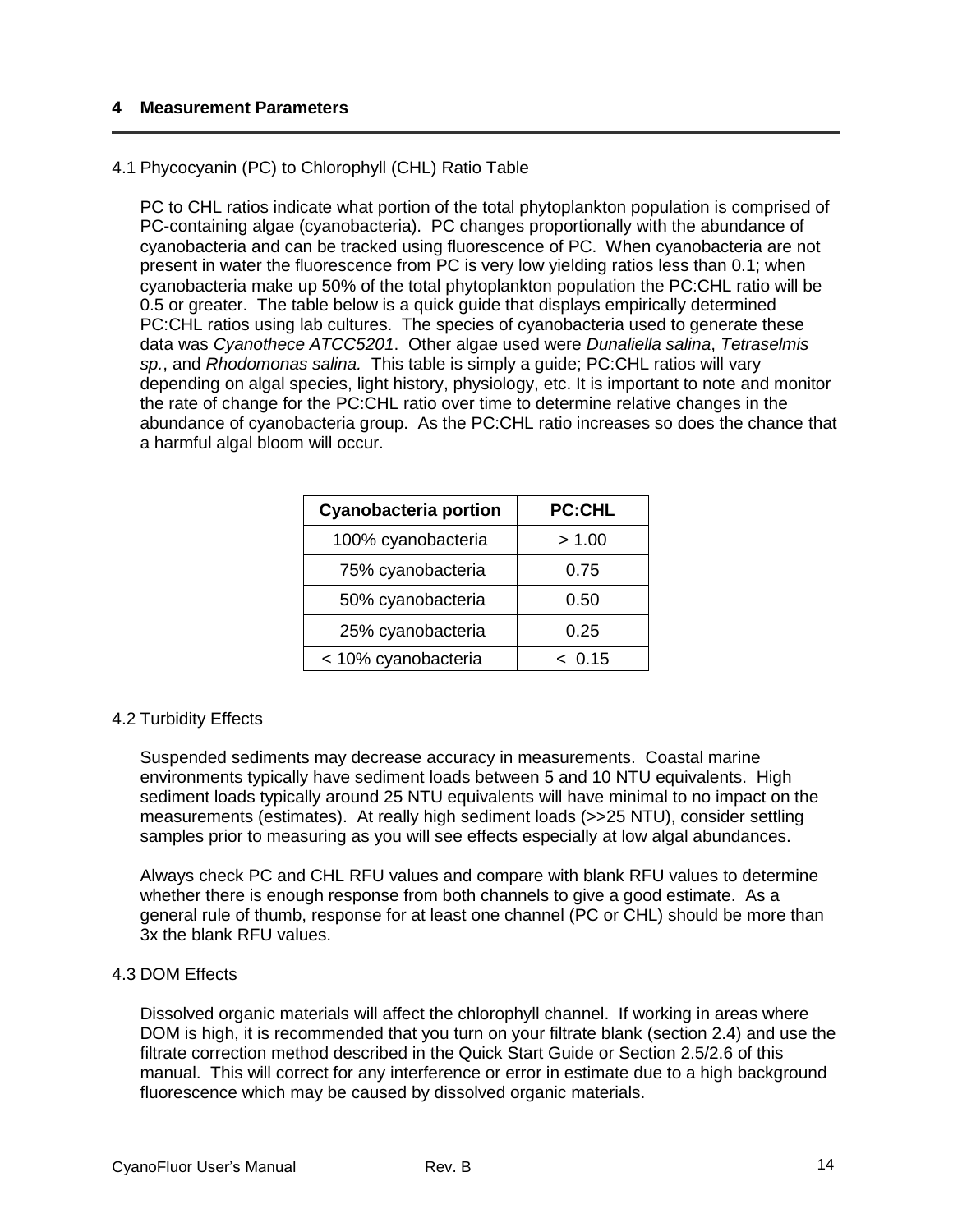# 4.4 External Calibrations to Track Algal Abundance

Algal abundance, or other concentration estimates such as µg/L, can be calculated using RFU values via external calibration. All that is required for an external calibration is a standard or sample that has a known concentration and your CyanoFluor. To externally calibrate the CyanoFluor using natural water samples:

- 1) Take a grab sample from your aquatic habitat
- 2) Measure the sample using the CyanoFluor and record the RFU value for chlorophyll
- 3) Use extraction methods (EPA method 445.0) to determine the actual chlorophyll  $\mu$ g/L concentration of the water sample measured
- 4) Create a conversion factor that converts RFU to ug/L

Now all chlorophyll RFU values can be converted to  $\mu$ g/L concentration estimates using the conversion factor created from the grab sample analyzed.

This kind of a correlation can also be established to convert PC RFU values to part per billion (ppb) estimates using a PC extraction method or PC pigment which may be ordered from [www.prozyme.com](http://www.prozyme.com/) and diluted in water to specific concentrations.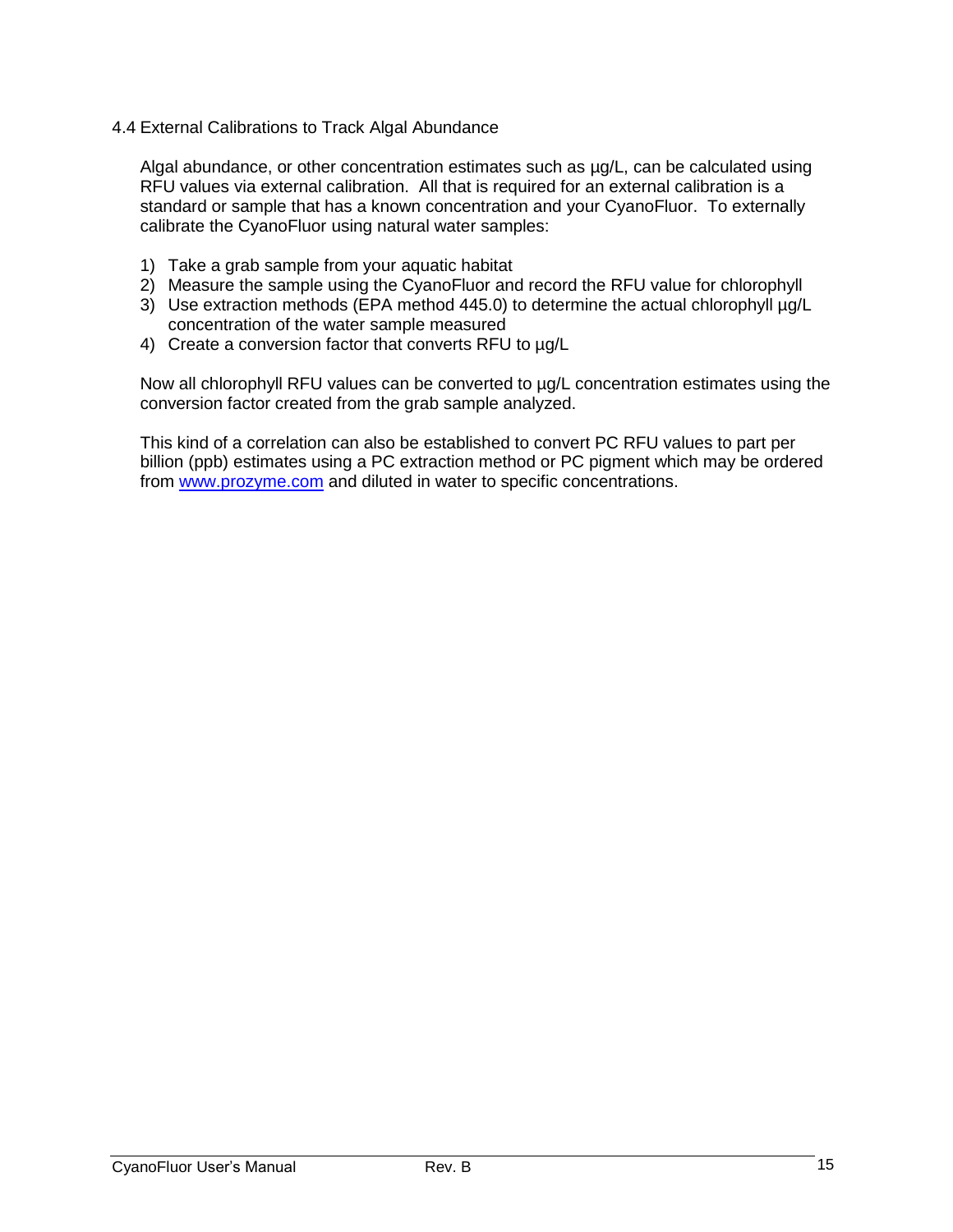#### 5 Warranty

#### 5.1 Terms

Turner Designs warrants the CyanoFluor Handheld HAB Indicator and accessories to be free from defects in materials and workmanship under normal use and service for a period of 12 months from the date of shipment from Turner Designs, with the following restrictions:

- Turner Designs is not responsible for replacing parts damaged by accident or neglect. Damage from corrosion is not covered. Damage caused by customer modification of the instrument is not covered.
- This warranty covers only Turner Designs products and is not extended to equipment used with our products. We are not responsible for incidental or consequential damages, except in those states where this limitation is not allowed. This warranty gives you specific legal rights and you may have other rights which vary from state to state.
- Damage incurred in shipping is not covered.

#### 5.2 Warranty Service

To obtain service during the warranty period, the owner shall take the following steps:

1 Write, email, or call the Turner Designs Technical Support department and describe as precisely as possible the nature of the problem.

**Phone**: 1 (877) 316-8049 **Email**: [support@turnerdesigns.com](mailto:support@turnerdesigns.com)

- 2 Carry out any adjustments or tests as suggested by the Technical Support Department.
- 3 If proper performance is not obtained you will be issued a Return Authorization number (RMA). Package the unit, write the RMA number on the outside of the shipping carton, and ship the instrument, prepaid, to Turner Designs. If the failure is covered under the warranty terms, the instrument will be repaired and returned free of charge, for all customers in the contiguous continental United States.

For customers outside of the contiguous continental United States who purchased equipment from one of our authorized distributors, contact the distributor. If you purchased directly, contact us. We will repair the instrument at no charge. Customer pays for shipping duties and documentation to Turner Designs. Turner Designs pays for return shipment. Custom duties, taxes and fees are the responsibility of the customer.

#### 5.3 Out-of-Warranty Service

Follow steps for Warranty Service as listed above. If our Technical Support department can assist you by phone or correspondence, we will be glad to, at no charge. Repair service will be billed on a fixed price basis, plus any applicable duties and/or taxes. Shipment to Turner Designs should be prepaid. Your bill will include return shipment freight charges.

**Address for Shipment:**

Turner Designs 1995 N. 1<sup>st</sup> Street San Jose, CA 95112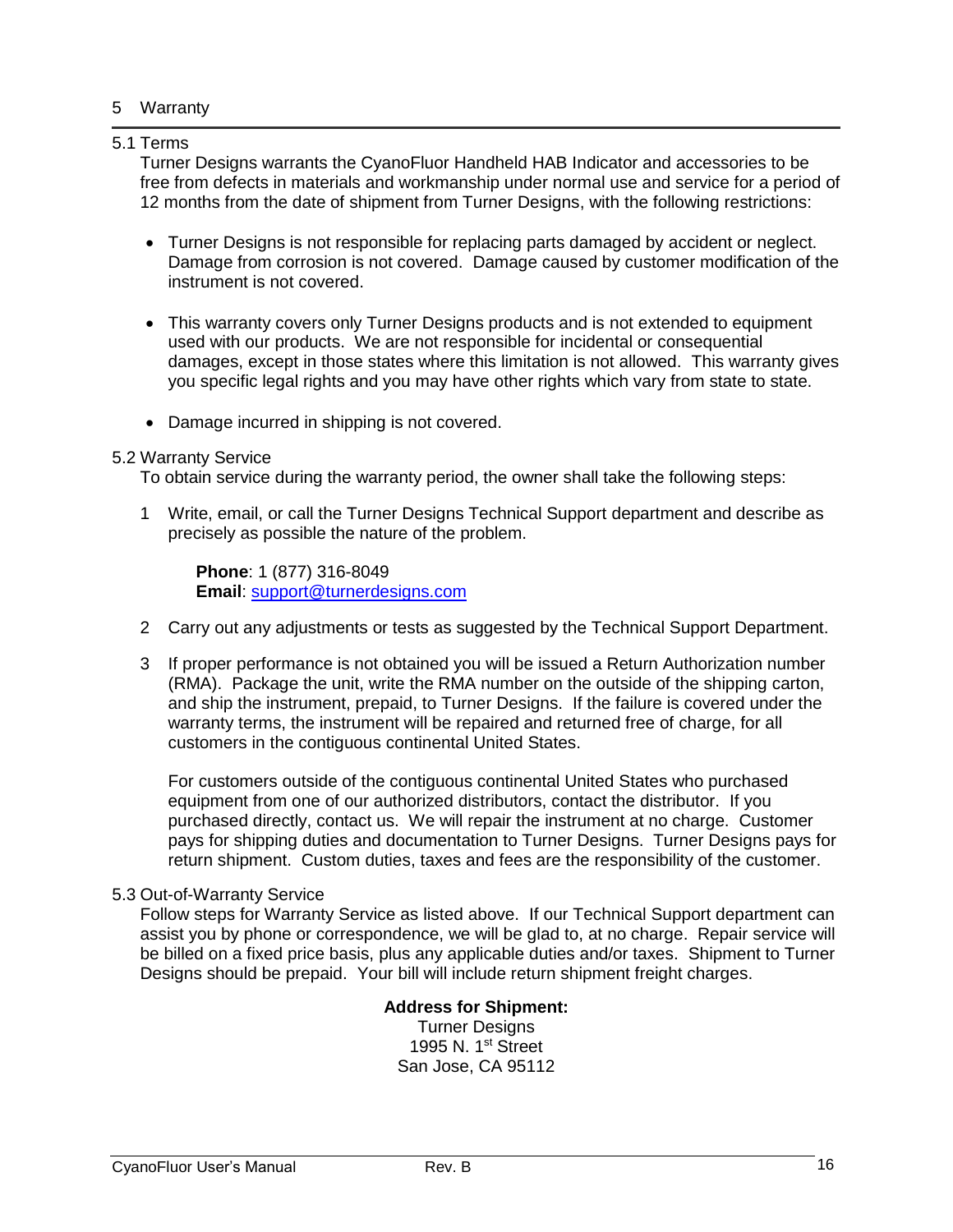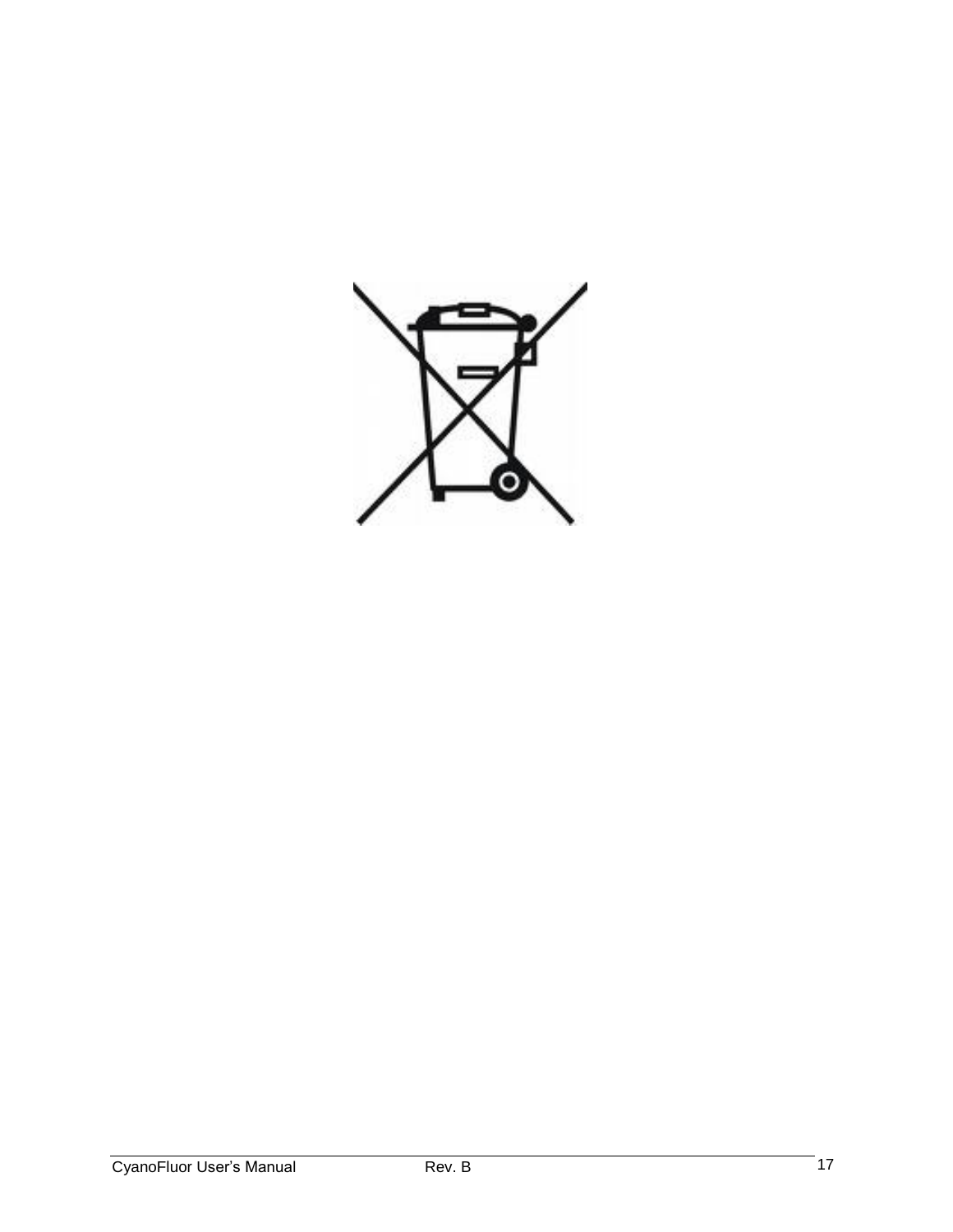| <b>CyanoFluor</b>      |                                                       |  |  |  |  |
|------------------------|-------------------------------------------------------|--|--|--|--|
| Sensitivity            | $0.3 \mu g/L$                                         |  |  |  |  |
| Linear Range           | $0 - 100 \mu g/L$                                     |  |  |  |  |
| Warm Up Time           | 5 seconds                                             |  |  |  |  |
| Power                  | 4 AAA standard or rechargeable batteries              |  |  |  |  |
| Auto Power Off         | After 3 minutes of inactivity on the HOME screen only |  |  |  |  |
| <b>Light Source</b>    | <b>LED</b>                                            |  |  |  |  |
| Detector               | Photodiode                                            |  |  |  |  |
| <b>LCD Display</b>     | 2 x 16 characters                                     |  |  |  |  |
| <b>Resolution</b>      | 12 bits                                               |  |  |  |  |
| Case                   | Meets IP 67 Standard; dustproof and waterproof        |  |  |  |  |
| Temperature            | 41-104 °F; 5-40 °C                                    |  |  |  |  |
| <b>Internal Memory</b> | 1,000 records                                         |  |  |  |  |
| Data Output Format     | <b>ASCII</b>                                          |  |  |  |  |
| Weight                 | $0.87$ lbs $(0.4kg)$                                  |  |  |  |  |
| <b>Size</b>            | $1.75$ " x 3.5" x 7.25"(4.45cm x 8.9cm x 18.4cm)      |  |  |  |  |